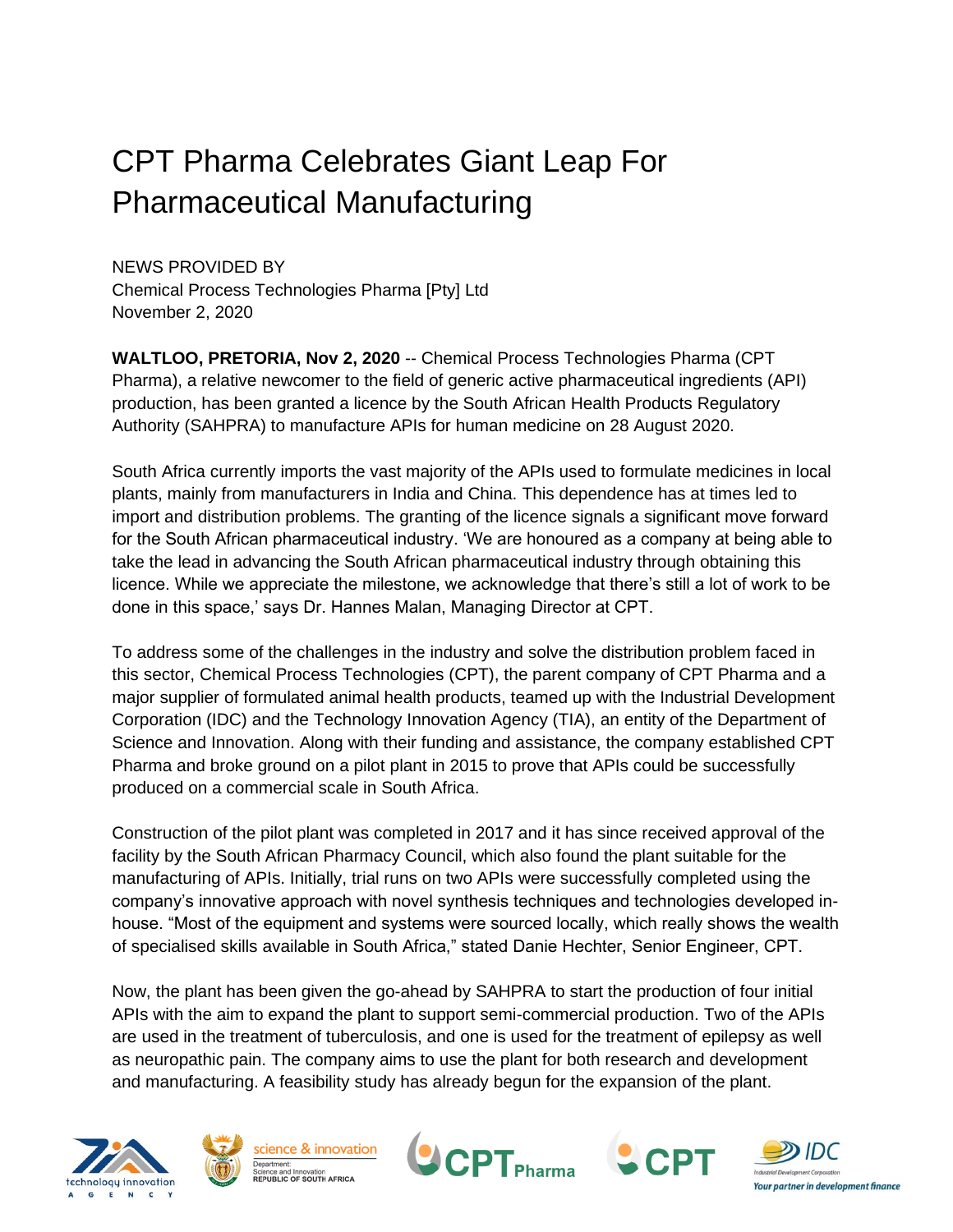'Local production of APIs not only shortens the supply chain for local pharmaceutical companies but also provides more sustainable access to medicines since it eases the industry's reliance on imports for critical products. Moreover, it opens up a whole new sector for employment growth and skills development in the country,' says Nelis Geyer, Acting Head of Industry Planning and Project Development at the IDC.

'CPT Pharma was identified as an ideal partner for TIA's intentions to support development and commercialisation of technologies to enable local API manufacturing. The success to date has also positioned the company as a key partner in ongoing collaboration initiatives within the National System of Innovation to stimulate the local pharmaceutical industry' says Dr Vuyisile Phehane, Executive: Bio-economy at TIA.

"The decision in 2012 by CPT to get involved in the local manufacturing of APIs has been validated by the onset of the COVID pandemic which emphasized the dependence of the world on geographically concentrated pharmaceutical manufacturers in the east. Having our facility's Good Manufacturing Practice approved is a major achievement for the company and confirmation that we are well on our way to achieving what we set out to do in 2012," adds Malan.

CPT Pharma is in a unique position to take advantage of this market gap thanks to its focus on using the latest manufacturing technology and methods. More established producers have invested heavily in older technologies and those in China now have to contend with stricter environmental and safety regulations, further raising the API import costs for SA pharmaceutical companies.

Dr Gerrit van der Klashorst, the Director of Business Development at CPT, added "We believe there is a major opportunity to establish a local API manufacturing industry in South Africa. We import more than R20 billion worth of APIs and need to start by replacing imports with locally produced material. The manufacturing technology must be world competitive and requires contemporary and locally developed solutions".

The licence to manufacture awarded to CPT Pharma by SAHPRA is the first step in the journey towards realizing a successful API manufacturing industry in South Africa. The CPT group is committed to establishing this industry in South Africa, with the aim of supplying the rest of the African continent.

# **ABOUT CPT**

Chemical Process Technologies (CPT) is a private chemical synthesis company in the animal health industry. The company, which was established in 2001, synthesises several fine chemicals and formulates numerous end-user products. CPT is currently exporting various products to more than 15 countries across 5 continents.









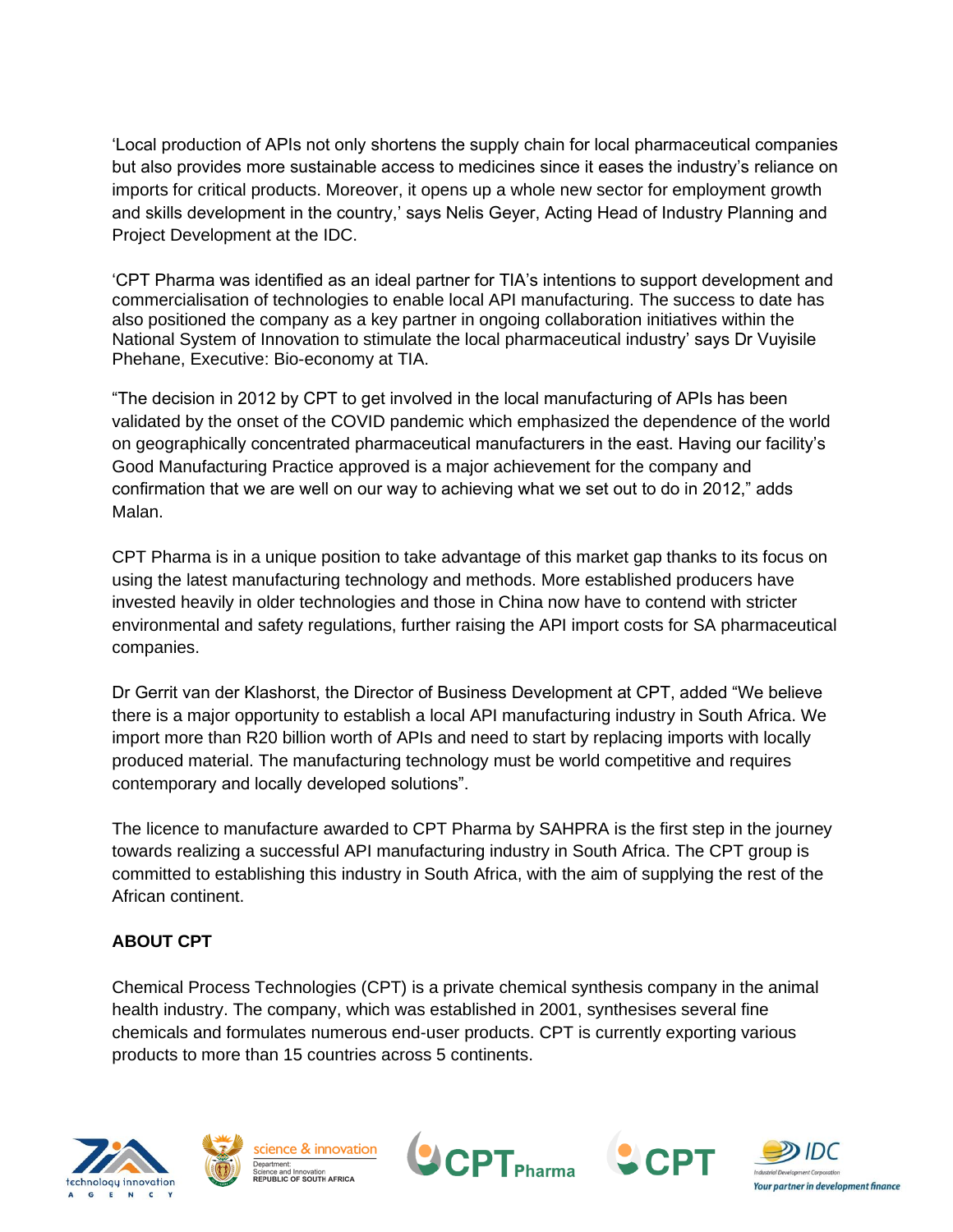This combined capacity to synthesise and formulate products positions CPT uniquely, in the Southern African context, to include the manufacturing of active pharmaceutical ingredients (APIs). CPT is the parent company of CPT Pharma.

## **CONTACT CPT**

- Dr Hannes Malan, Managing Director +27 82 801 3632
- Dr Gerrit van der Klashorst, Director of Business Development +27 83 607 0402
- Website: [www.chemprotech.co.za](http://www.chemprotech.co.za/)

# **ABOUT IDC**

The Industrial Development Corporation (IDC) is a national development finance institution whose primary objectives are to contribute to the generation of balanced, sustainable economic growth in Africa, and to the economic empowerment of the South African population. The corporation achieves this by promoting entrepreneurship through the building of competitive industries and enterprises based on sound business principles.

As a key implementing agency of industrial policy, the IDC's activities currently centre on the National Development Plan (NDP), the New Growth Path (NGP) and the Industrial Policy Action Plan (IPAP).

The corporation identifies sector development opportunities aligned with policy objectives and develops projects in partnership with key stakeholders. By developing industrial capacity, the IDC achieves specific outcomes, such as facilitating job creation through the companies it funds.

Key figures:

- R13.1 bn approved in the 2018/19 financial year
- R7.4 bn of the approved funds went towards manufacturing in the 2018/19 financial year
- R3 bn of the approved funds went towards women in the 2018/19 financial year
- R6 bn of the approved funds went towards black industrialists in the 2018/19 financial year
- Close to 20 000 jobs were created/saved in the 2018/19 financial year

## **CONTACT IDC**

- Neo Sebiloane

 [neos@idc.co.za](mailto:neos@idc.co.za) 063 505 4548